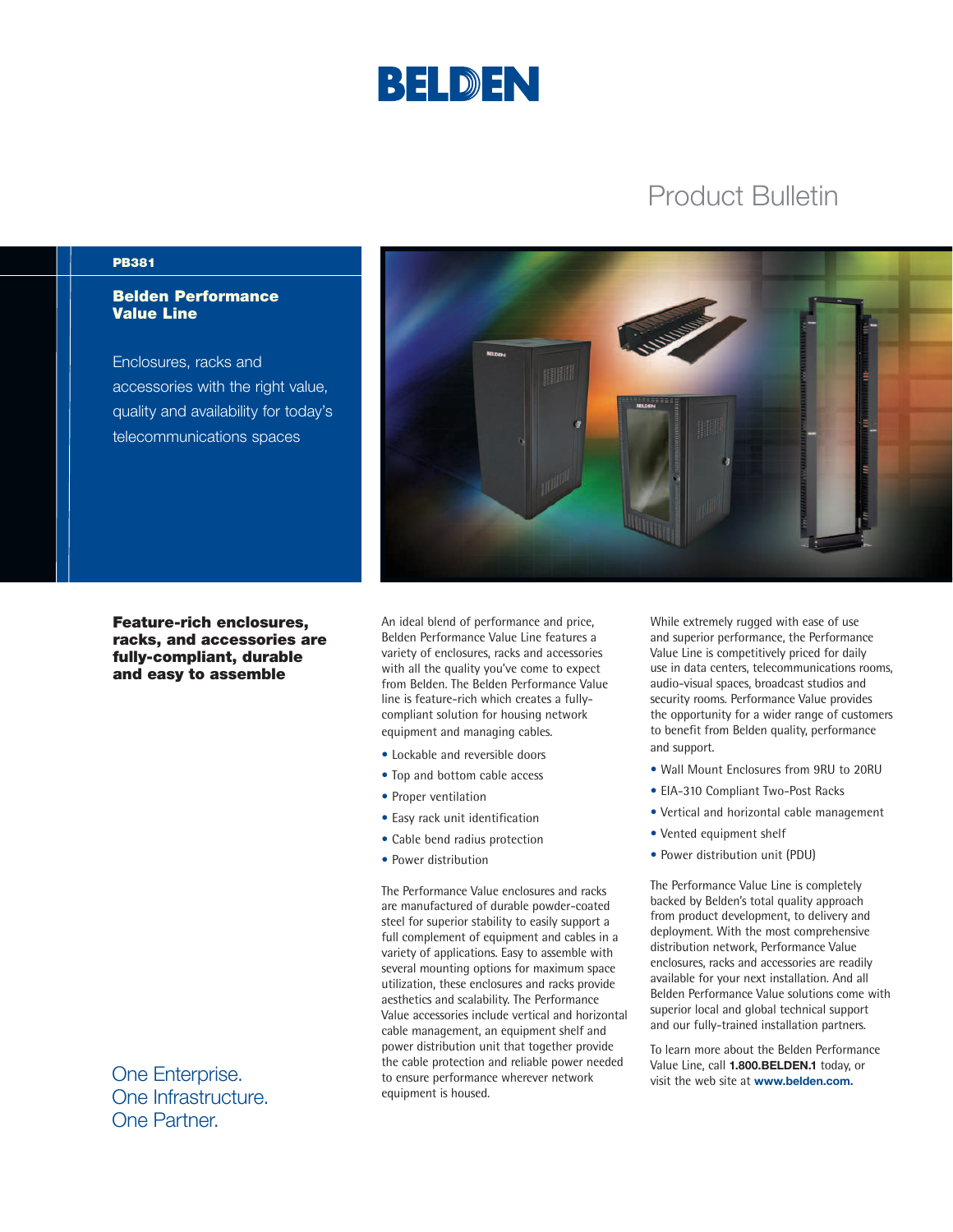# BELDEN

# Performance Value Wall Mount Enclosures

Available in sizes from 9RU to 20RU, Belden Performance Value enclosures are perfectly suited for retail, office, telecommunications closets or any hosting applications where space utilization is critical. Easy to install and use, these enclosures featured improved access with reversible doors, a hinged mid-section, conveniently-located cable access and back-to-back vertical manager mounting for front or rear cable management. Secure features like lockable front and side panels come standard. Vented front, side and top panels are also standard, with the option of adding fans for applications requiring increased cooling.

#### **Features & Benefits**

- Removable sides for improved access
- 2 pairs of EIA mounting rails with 12-14 tapped mounting holes for front or rear management
- Hinging mid-section for easy rear access
- Vented front, sides, and top
- Top and bottom knockouts to accommodate optional 4-inch fans
- Lockable front and side access for improved security
- Top and bottom conduit/cable access
- Available with smoked plexiglass or solid front door



XWM-2320-GD XWM-2320-SD XWM-2109-GD





| <b>Belden</b><br><b>Part Number</b> | W (Width) O.D. | H (Height) O.D. | D (Depth) O.D. | <b>DC</b> | <b>Removable</b><br><b>Side Panel</b> | <b>Rack</b><br><b>Units</b> | Door Type    | <b>Cabinet</b><br>Weight | Load<br><b>Capacity</b> |
|-------------------------------------|----------------|-----------------|----------------|-----------|---------------------------------------|-----------------------------|--------------|--------------------------|-------------------------|
| XWM-2109-GD                         | 21.00          | 20.125          | 22.875         | 19.750    | N <sub>0</sub>                        | 9                           | PLEXI-GLASS  | 45 LBS.                  | <b>130 LBS</b>          |
| XWM-2109-SD                         | 21.00          | 20.123          | 22.875         | 19.750    | N <sub>0</sub>                        | 9                           | <b>SOLID</b> | <b>45 LBS</b>            | <b>130 LBS</b>          |
| XWM-2312-GD                         | 23.00          | 25.250          | 27.500         | 21.650    | <b>YES</b>                            | 12                          | PLEXI-GLASS  | <b>70 LBS</b>            | <b>150 LBS</b>          |
| XWM-2312-SD                         | 23.00          | 25.250          | 27.500         | 21.650    | <b>YES</b>                            | 12                          | <b>SOLID</b> | <b>70 LBS</b>            | <b>150 LBS</b>          |
| XWM-2320-GD                         | 23.00          | 39.250          | 27.500         | 21.650    | <b>YES</b>                            | 20                          | PLEXI-GLASS  | 95 LBS                   | 175 LBS                 |
| XWM-2320-SD                         | 23.00          | 39.250          | 27.500         | 21.650    | <b>YES</b>                            | 20                          | <b>SOLID</b> | 95 LBS                   | 175 LBS                 |

#### Technical Specifications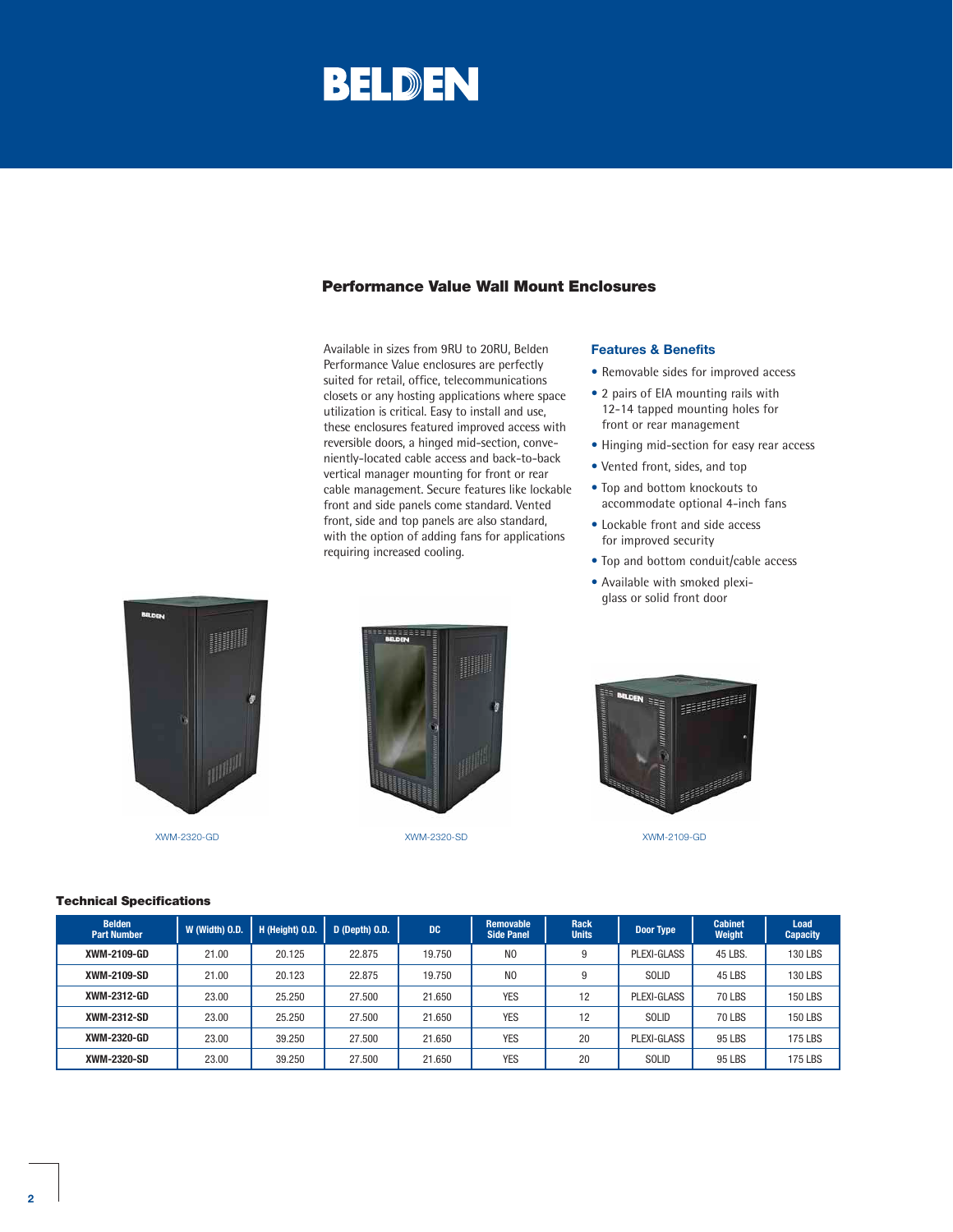

### Performance Value Equipment Racks

This complete line of open racks are ideal for everything from single equipment rack applications in smaller telecommunications spaces, to high-density, multi-rack patching bays in data centers where racks can be easily ganged together for maximum scalability. Shipped flat and quick and easy to assemble, these racks feature robust construction and superior aesthetics with black powder coated steel and the ability to support a full load capacity of 1000 lbs.

#### **Features & Benefits**

- Rugged steel construction with black powder coat finish
- Shipped flat, racks are easy to assemble
- EIA-310 compliant for 19" mounting
- Equipment mounting hardware included (50 each)
- Supports a load capacity of 1000 lbs
- 3-inch wide uprights are tapped front and rear
- RU numbering (1-44) allows easy mounting location identification
- Standard grounding stud
- Vertical cable manager kit option



XDR8419-312N



XDR8419-310N1M XDR8419-312N1M



XDR8419-310N2M XDR8419-312N2M

| <b>Technical Specifications</b> |  |
|---------------------------------|--|
|---------------------------------|--|

| <b>Belden</b><br><b>Part Number</b> | W (Width) | H (Height) | D (Depth) | <b>Includes Vertical</b><br><b>Manager</b> | <b>Rack</b><br><b>Units</b> | <b>Rail Upright</b><br><b>Tapping</b> | <b>Rail Upright</b><br>Width | Load<br><b>Capacity</b> |
|-------------------------------------|-----------|------------|-----------|--------------------------------------------|-----------------------------|---------------------------------------|------------------------------|-------------------------|
| XDR8419-310N                        | 20.31     | 84.00      | 15.00     | N <sub>O</sub>                             | 44                          | $10 - 32$                             | יופ                          | 1000 LBS                |
| XDR8419-310N1M                      | 24.48     | 84.00      | 15.00     | YES(1)                                     | 44                          | $10 - 32$                             | ייפ                          | 1000 LBS                |
| XDR8419-310N2M                      | 28.64     | 84.00      | 15.00     | YES(2)                                     | 44                          | $10 - 32$                             | 3"                           | 1000 LBS                |
| XDR8419-312N                        | 20.31     | 84.00      | 15.00     | N <sub>0</sub>                             | 44                          | $12 - 24$                             | ייפ                          | 1000 LBS                |
| XDR8419-312N1M                      | 24.48     | 84.00      | 15.00     | YES(1)                                     | 44                          | $12 - 24$                             | ייפ                          | 1000 LBS                |
| XDR8419-312N2M                      | 28.64     | 84.00      | 15.00     | <b>YES (2)</b>                             | 44                          | $12 - 24$                             | יופ<br>w                     | 1000 LBS                |